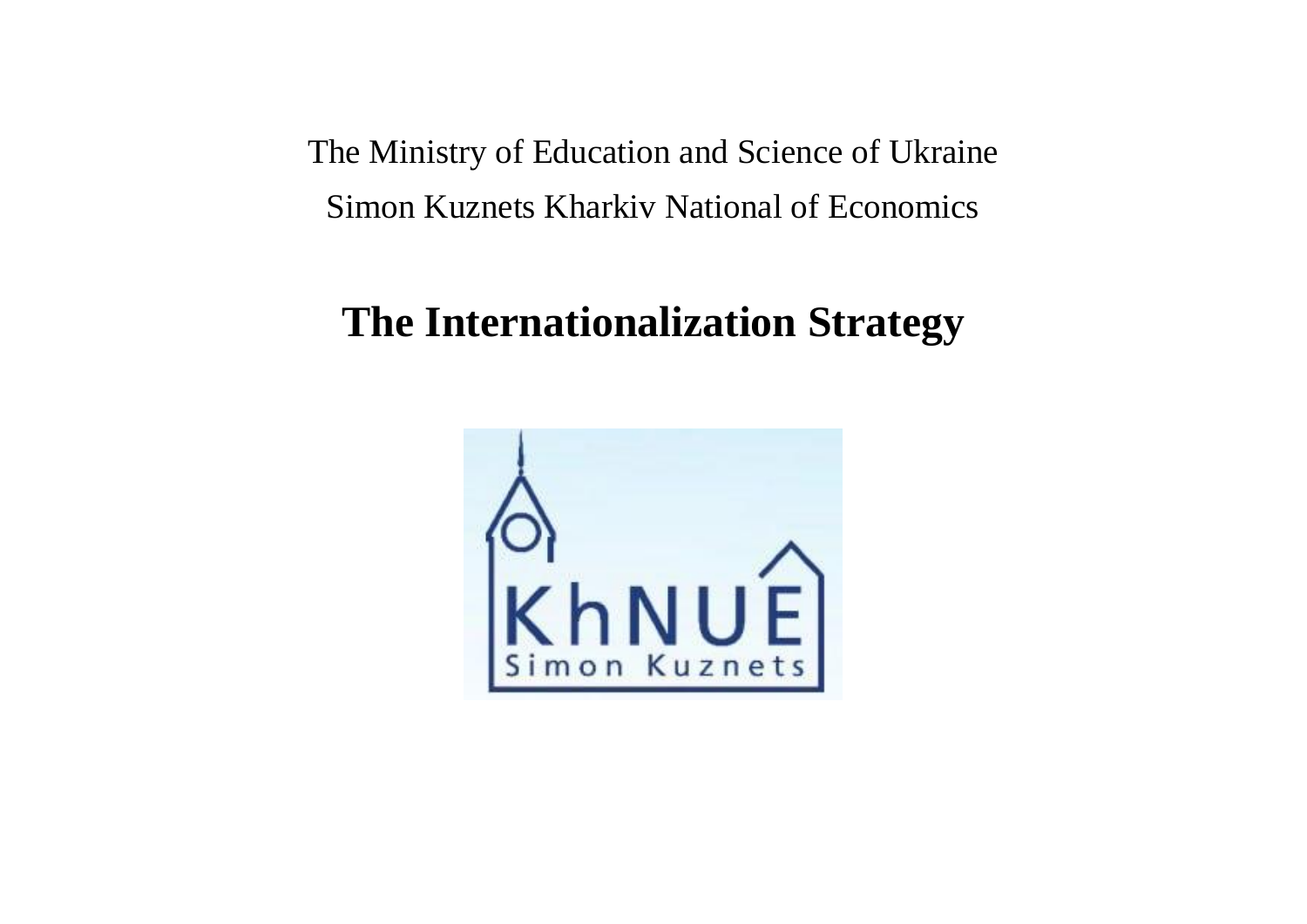#### **The Internationalization Strategy of Simon Kuznets Kharkiv National University of Economics**

Implemented in the Development Strategy of Simon Kuznets Kharkiv National University of Economics for 2021-2027 years and developed in accordance with the Strategic Development Plan of Kharkiv National University of Economics until 2027.

**The vision** of Simon Kuznets Kharkiv National University of Economics is "The University becomes a center of culture, science and teaching. Creative highly intelligent applicants are involved in studying at the university, with whom teams of innovative competent teachers-scientists, professionals, who carry out effective scientific and technical research, provide quality training based on advanced information technologies with wide integration into the world educational and scientific space, work. The University has an advanced logistics, developed management information system based on advanced computer technology".

**The mission** of Simon Kuznets Kharkiv National University of Economics is "Formation of patriotic, comprehensive developed creative personality, capable of self-determination and self-realization, a competent professional for scientific, innovative and practical work in the socio-economic branch".

**The global idea of development** is "The University, realizing its mission, aims to improve the world for present and future generations".

In generalized form, the main task of the University management is to harmonize the influence of external processes at different time intervals with efficient use of own resources to fulfill its mission and to achieve the goal.

**The values** of the University are responsibility to society (educational and research activities have to contribute to economic growth of society, city, country as a whole), student-centered approach to learning, participation of faculty, students, staff in the life of the university, freedom of thought and research to achieve pluralism of opinions.

**The strategy of internationalization** is an integral part of the Development Strategy of KhNEU. S. Kuznets and has to provide the integration into european and world scientific and educational space by increasing the competitiveness of the University, strengthening its position in international and national rankings through continuous quality improvement in accordance with the requirements of the European Higher Education Area.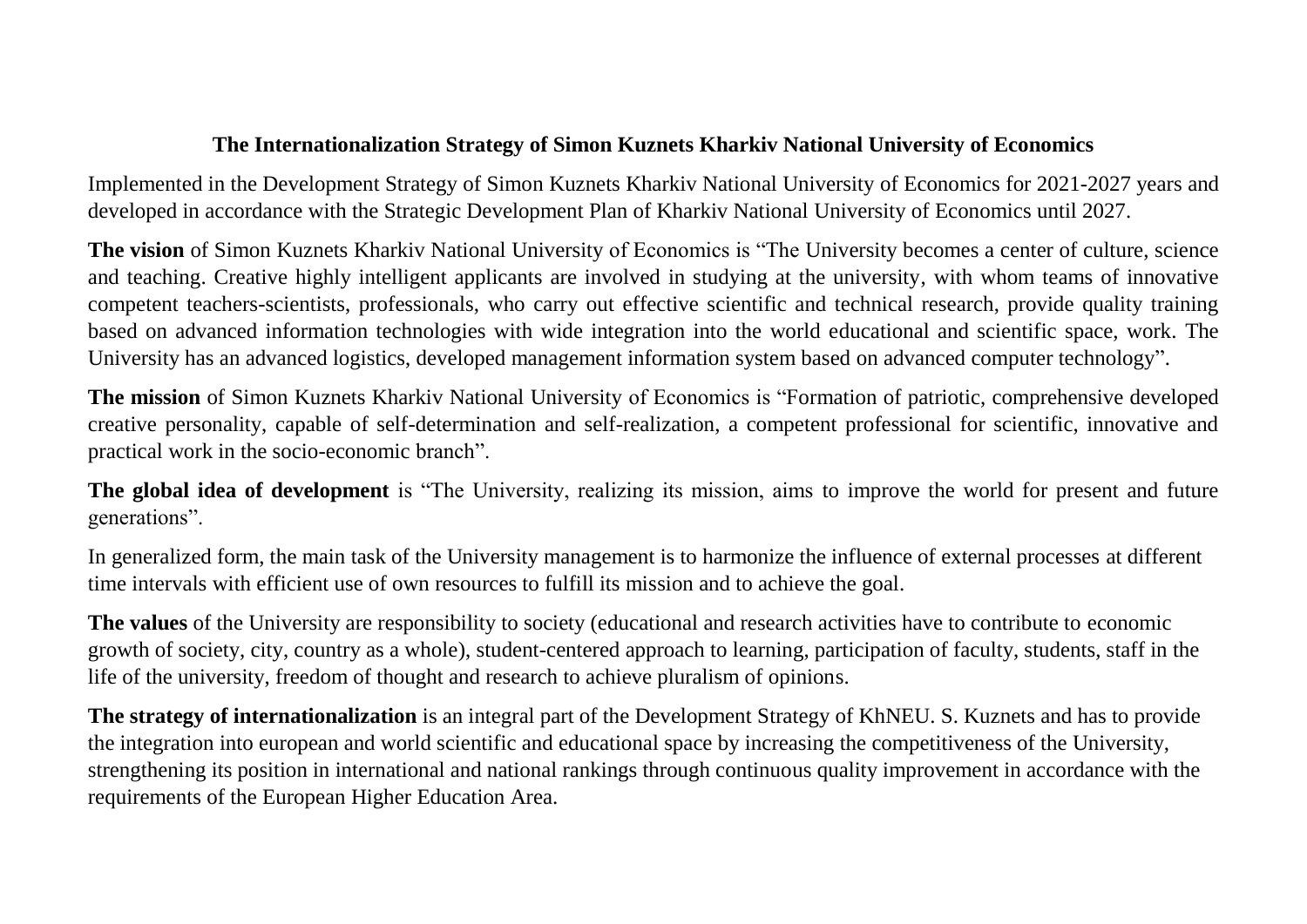**The purpose of internationalization** is to prepare a competitive professional in the global labor market, who is able to solve complex tasks, and who will not be limited to the framework of knowledge only in a certain branch. This can be realized by creating relevant educational programs of the 1st, 2nd and 3rd cycle in cooperation with foreign scientists and high-level practitioners, providing such graduation by the best students of different nationalities.

Due to the implementation of the Strategic Development Plan of Simon Kuznets Kharkiv National University of Economics for 2013 - 2020 and the implementation of the relevant strategy of internationalization, some results have been achieved.

# **Achievements in the field of internationalization of the University:**

One of the priority direction of international cooperation of the University is participation in international projects, which provides an opportunity to strengthen the university's international relations, to find new partners and to conduct internationally funded research institutions that enhance the image of Simon Kuznets Kharkiv National University of Economics in the european and world university space.

| Year        | <b>Course</b> | <b>Short name</b> | <b>Name</b>                                                                     |
|-------------|---------------|-------------------|---------------------------------------------------------------------------------|
| 2013-2015   | <b>TEMPUS</b> | <b>SUCSID</b>     | 530349-TEMPUS-1-2012-1-FR-TEMPUS-JPHE Inter-university Start-up                 |
|             |               |                   | centers for students' innovations development & promotion                       |
| 2015 - 2017 | ERASMUS+      | <b>MASTIS</b>     | Erasmus+ 561592-EPP-1-2015-1-FR-EPPKA2-CBHE-JP Establishing Modern              |
|             | <b>CBHE</b>   |                   | Master-level Studies in Information Systems                                     |
| 2016-2019   | ERASMUS+      | <b>FABLAB</b>     | Erasmus+ 561536-EPP-1-2015-1-UK-EPPKA2-CBHE-JP Development of a                 |
|             | <b>CBHE</b>   |                   | network infrastructure for youth innovation entrepreneurship support on fablab  |
|             |               |                   | platforms                                                                       |
| 2016-2019   | ERASMUS+      | DocHub            | ERASMUS+574064-EPP-1-2016-1-LT-EPPKA2-CBHE-SP Structuring                       |
|             | <b>CBHE</b>   |                   | cooperation in doctoral research, transferrable skills training, and academic   |
|             |               |                   | writing instruction in Ukraine's regions                                        |
|             |               |                   | (also on the basis of KhNEU the regional consultative certification center with |
|             |               |                   | academic writing will be established, which will house specialized equipment,   |
|             |               |                   | including audio and video and literature)                                       |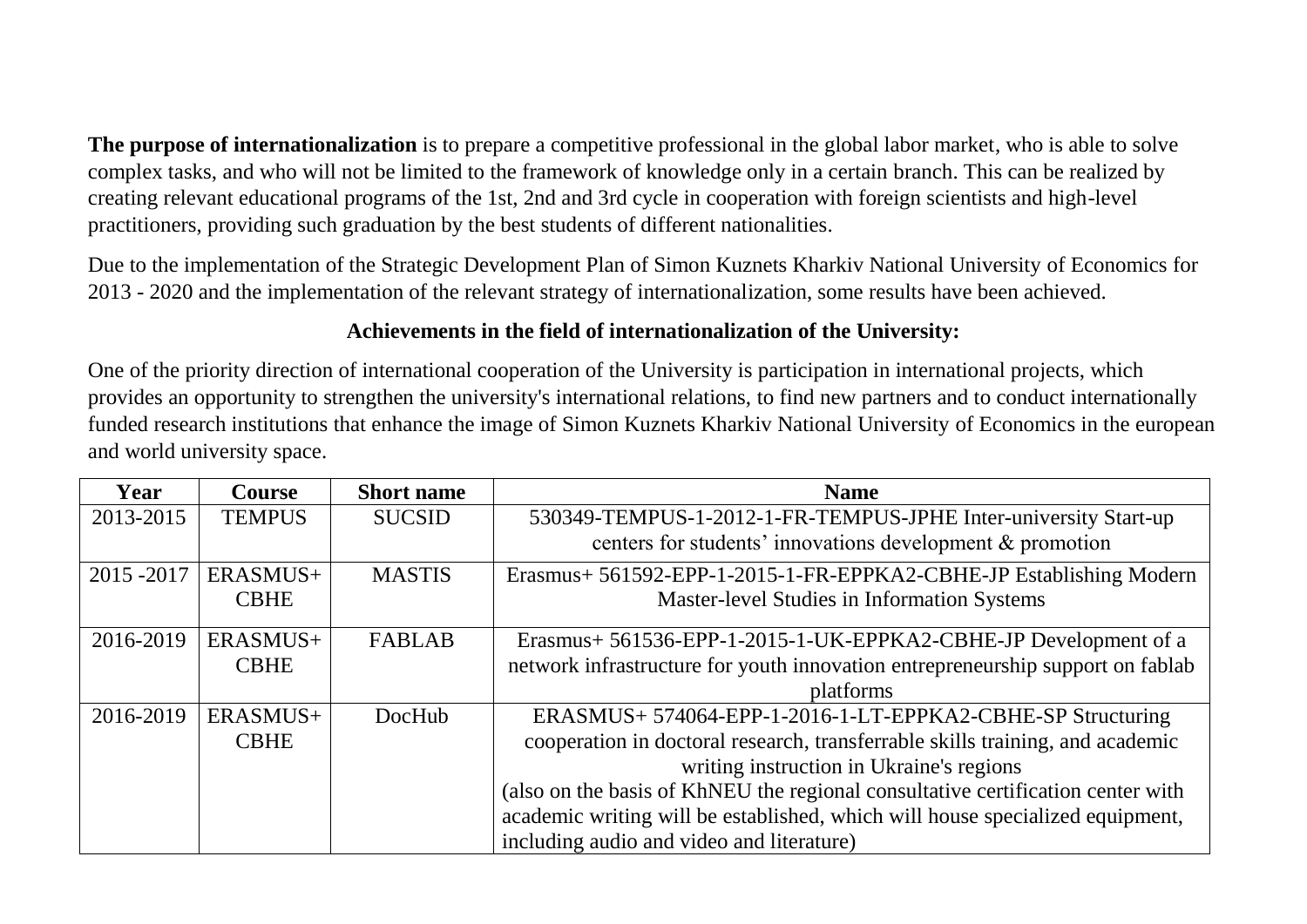| 2016-2019 | ERASMUS+           | C <sub>3</sub> QA | ERASMUS+ 574273-EPP-1-2016-1-AM-EPPKA2-CBHE-SP Promoting                         |
|-----------|--------------------|-------------------|----------------------------------------------------------------------------------|
|           | <b>CBHE</b>        |                   | internationalization of research through establishment and operationalization of |
|           |                    |                   | Cycle 3 Quality Assurance System in line with the European Integration           |
|           |                    |                   | Agenda                                                                           |
| 2017-2020 | ERASMUS+           | <b>EDUQAS</b>     | ERASMUS+ 586109-EPP-1-2017-1-RO-EPPKA2-CBHE-SP Implementation                    |
|           | <b>CBHE</b>        |                   | of Education Quality Assurance system via cooperation of University-             |
|           |                    |                   | <b>BusinessGovernment in HEIs</b>                                                |
| 2016-2019 | Horizon            | <b>EQUAL-IST</b>  | Gender equality planning in information science and technology research          |
|           | 2020               |                   |                                                                                  |
| 2016-2017 | <b>AUF</b>         |                   | Études institutionnelles et la planification au service de l'efficacité de la    |
|           |                    |                   | gouvernance universitaire et de l'amélioration de la qualité                     |
|           |                    |                   | Institutional research and efficiency management planning of universities        |
|           |                    |                   | and quality improvement                                                          |
| 2016-2017 | <b>AUF</b>         | OptiQua           | Optimisation des services d'assurance qualité dans les universités membres       |
|           |                    |                   | (OptiQua)                                                                        |
|           |                    |                   | Optimization of quality assurance structures in consortium member                |
|           |                    |                   | universities                                                                     |
| 2013-2015 | <b>AUF</b>         | Uniqua            | Accompagnement des universités dans leurs demarches internes d'assurances        |
|           |                    |                   | qualité (UniQua)                                                                 |
|           |                    |                   | Supporting universities in implementing internal measures to ensure the          |
|           |                    |                   | quality of management                                                            |
| 2013-2016 | <b>AUF</b>         | <b>CRU</b>        | Centre des réussites universitaires (CRU)                                        |
|           |                    |                   | <b>Establishment of the Center of University Success</b>                         |
| 2020-     | ERASMUS+           | Jean Monnet       | 620067-EPP-1-2020-1-UA-EPPJMOMODULE                                              |
|           | <b>Jean Monnet</b> | Module            | "Democratic Decentralization as European Experience of Public Governance"        |
| 2020-     | <b>AUF</b>         | <b>FESU</b>       | «Formation à Entreprenariat social à l'Université (FESU)»                        |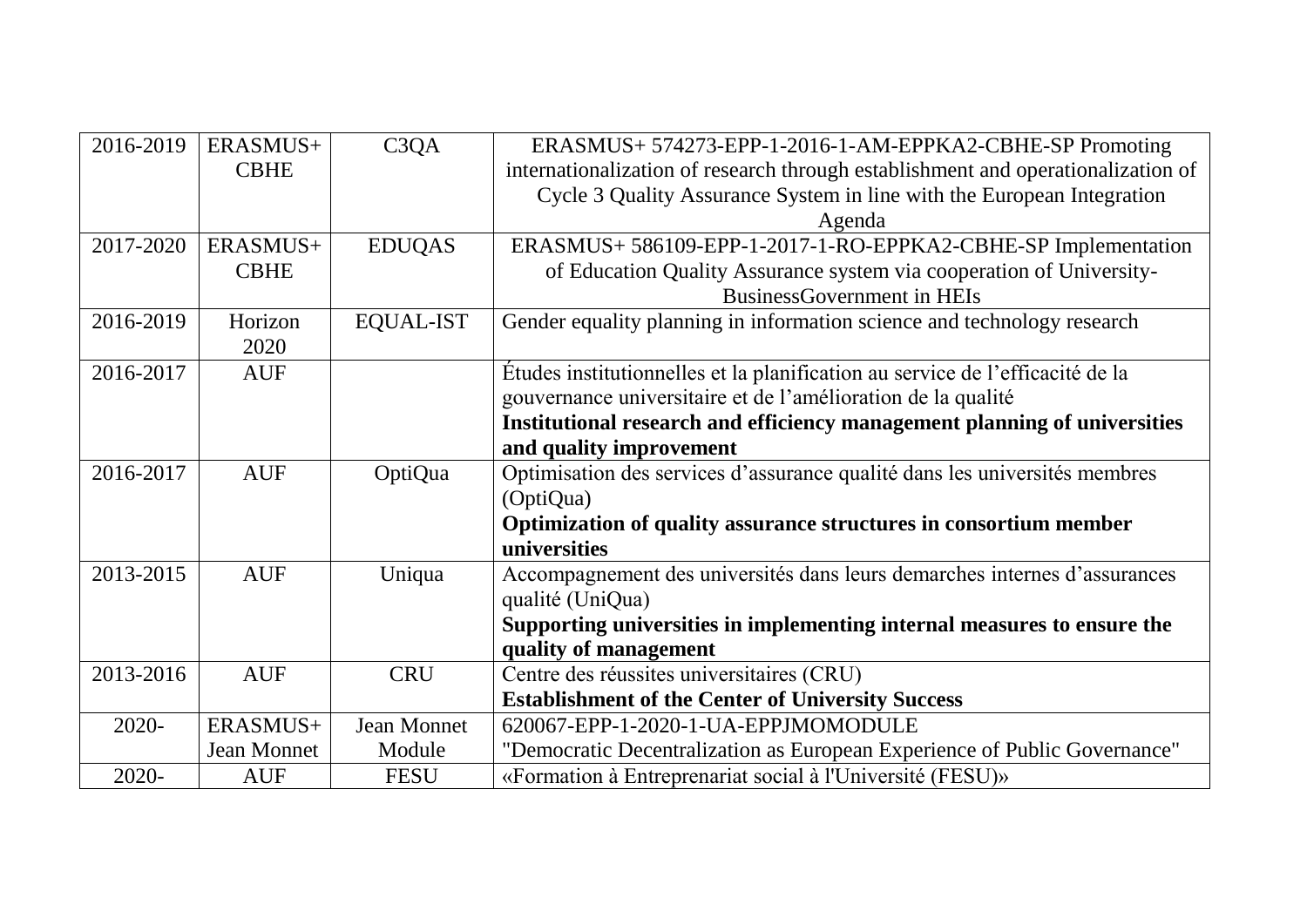University students are constantly involved in the best teaching practices in higher education institutions in Europe and the world through participation in joint programs of two diplomas. As of 2020, the university is implementing 12 joint programs of two diplomas with leading higher education institutions in Europe.

| Program's name                                                                         | <b>Partner University</b>                                                                | <b>Educational level</b> | Year of<br>program's<br>foundation |
|----------------------------------------------------------------------------------------|------------------------------------------------------------------------------------------|--------------------------|------------------------------------|
| $\overline{2}$                                                                         | 3                                                                                        | $\overline{4}$           | 5                                  |
| French-Ukrainian Master's Program "Business Informatics"                               | Lumière University<br>Lyon 2 (France)                                                    | <b>Master</b>            | 2005                               |
| French-Ukrainian Master's Program "Tourism. Cultural heritage.<br>Leisure"             | Lumière University<br>Lyon 2 (France)                                                    | <b>Master</b>            | 2010                               |
| Austro-Ukrainian bachelor training program "Management,<br>Global Sales and Marketing" | The University of<br><b>Applied Sciences</b><br><b>Upper Austria</b><br>(Steyr, Austria) | <b>Bachelor</b>          | 2012                               |
| Polish-Ukrainian Master's Program "Business Administration" (in<br>English and Polish) | University of<br><b>Occupational Safety</b><br>Management<br>(Katowice, Poland)          | <b>Master</b>            | 2016                               |
| Slovak-Ukrainian master's program "Business analytics and IP in<br>business"           | University of<br>Management and<br>Public<br>Administration<br>(Bratislava,<br>Slovakia) | <b>Master</b>            | 2017                               |
| Polish-Ukrainian Bachelor Training Program "Management"                                | University of<br>Dabrowa Górnicza,                                                       | <b>Bachelor</b>          | 2017                               |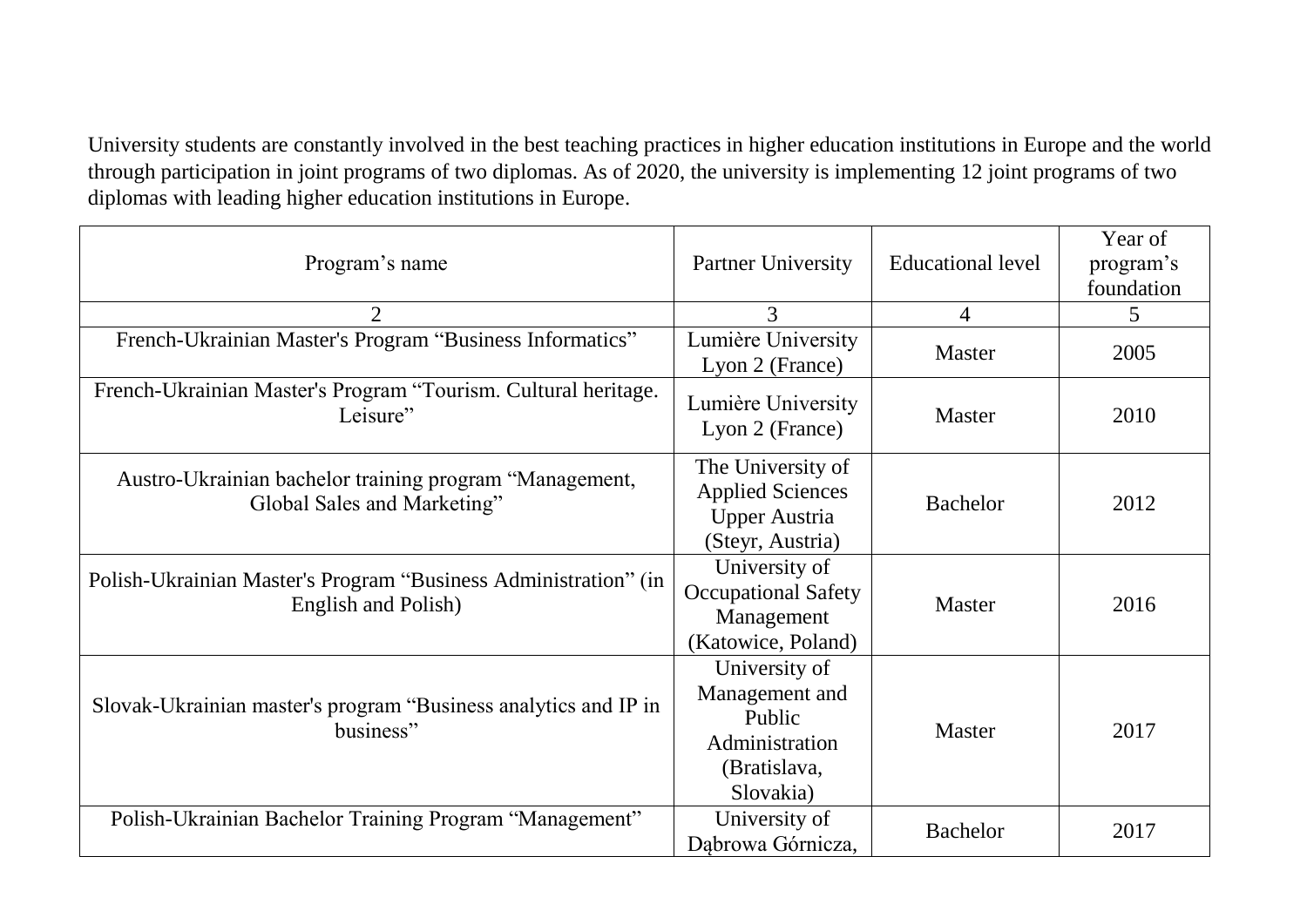|                                                                                              | Poland                                                                   |               |      |
|----------------------------------------------------------------------------------------------|--------------------------------------------------------------------------|---------------|------|
| Lithuanian-Ukrainian master's program (Master of Public<br>Administration)                   | <b>Mykolas Romeris</b><br>University (Vilnius,<br>Lithuania)             | <b>Master</b> | 2018 |
| Polish-Ukrainian Master's Program in "Personnel Management",<br>"Social Security"            | <b>Apeiron Unibersity</b><br>of Public and<br><b>Individual Security</b> | <b>Master</b> | 2018 |
| Polish-Ukrainian Master's Training Program "Event"<br>Management"                            | <b>Nicolaus</b><br>Copernicus<br>University in Toruń,<br>Poland          | Master        | 2018 |
| Portuguese-Ukrainian bachelor training program "International<br><b>Business Management"</b> | Polytechnic Institute<br>of Bragança,<br>Portuguese                      | Bachelor      | 2019 |
| Joint Polish-Ukrainian Master's Cybersecurity Training Program                               | University of<br>Bielsko-Biała                                           | <b>Master</b> | 2020 |
| Italian-Ukrainian two degree program "Global Economics and<br>International Business"        | Italian University<br><b>UNICAS</b>                                      | <b>Master</b> | 2020 |

The University has been cooperating productively with international foundations and associations since 2002. The university joins and actively uses all the opportunities and benefits of membership in international associations.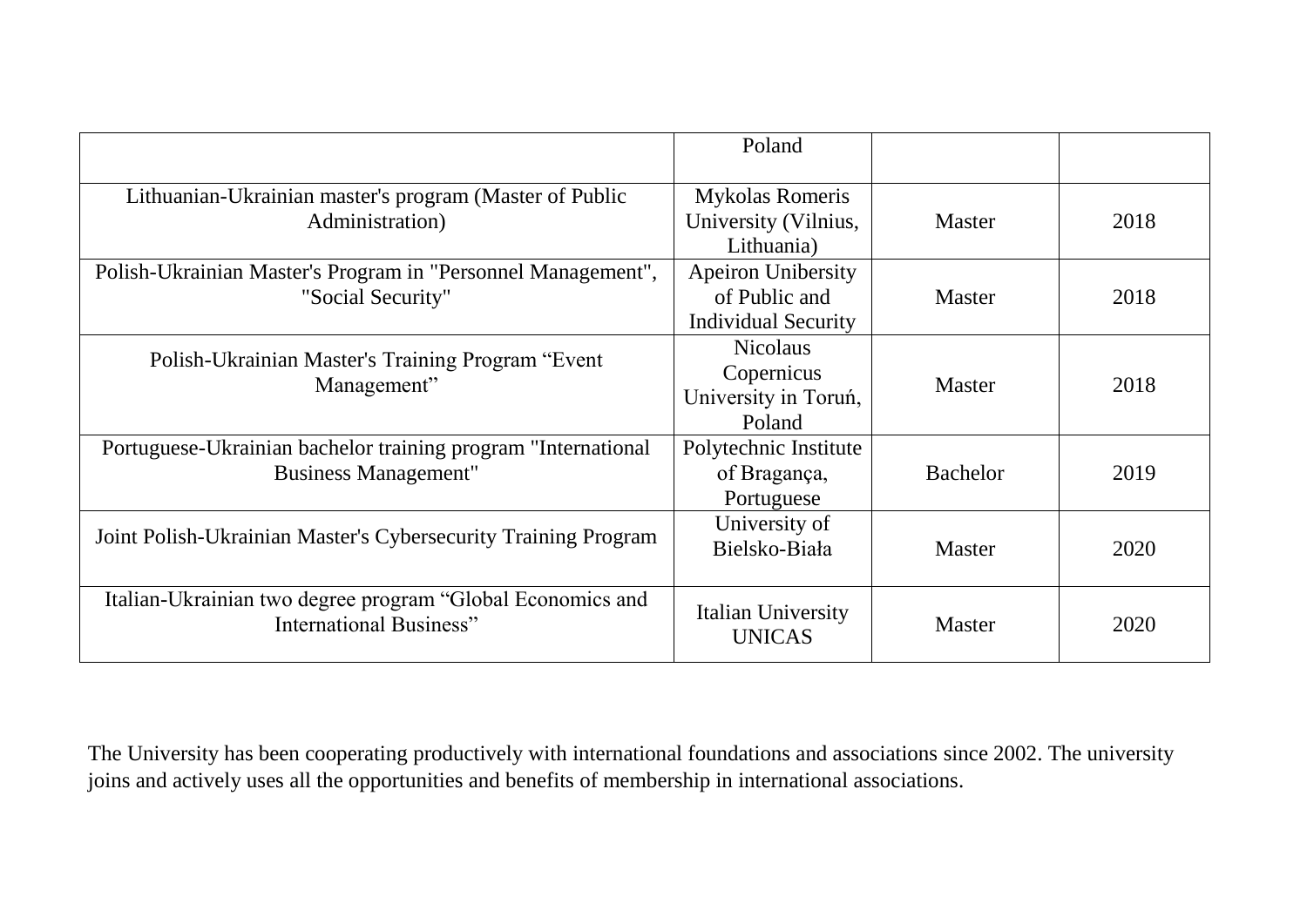| $N_{2}$        | Name of organization                          | Year of entry |
|----------------|-----------------------------------------------|---------------|
|                | Magna Charta Universitatum                    | 2004          |
| $\overline{2}$ | The European University                       | 2009          |
|                | Association (EUA)                             |               |
| 3              | The Francophone University Agency             | 2009          |
|                | (AUF)                                         |               |
| $\overline{4}$ | Association of Economic Universities of       | 2008          |
|                | South and Eastern Europe and the Black        |               |
|                | Sea Region (ASECU)                            |               |
| 5              | Organisation for Economic Co-operation        | 2012          |
|                | and Development (OECD)                        |               |
| 6              | International Association of Schools and      | 2013          |
|                | Institutes administration (IASIA)             |               |
| 7              | <b>Association of European Border Regions</b> | 2013          |
|                | (AEBR)                                        |               |
| 8              | <b>European Research Center for</b>           | 2014          |
|                | <b>Information Systems</b>                    |               |
|                | (ERCIS)                                       |               |

10 centers of international cooperation, the French Club, the Laboratory Factory (FabLab) and Laboratory of quality assurance of education operate successfully at the University.

- $\checkmark$  Austrian Center, 2016
- $\checkmark$  Coworking space of the Austrian center, 2019
- $\checkmark$  Information Center of the Association of European Border Regions (AEPR), 2013
- $\checkmark$  European Union Information Center, 2009
- $\checkmark$  World Bank Center for Innovative Knowledge, 2009
- $\checkmark$  Center for University Success (CUC)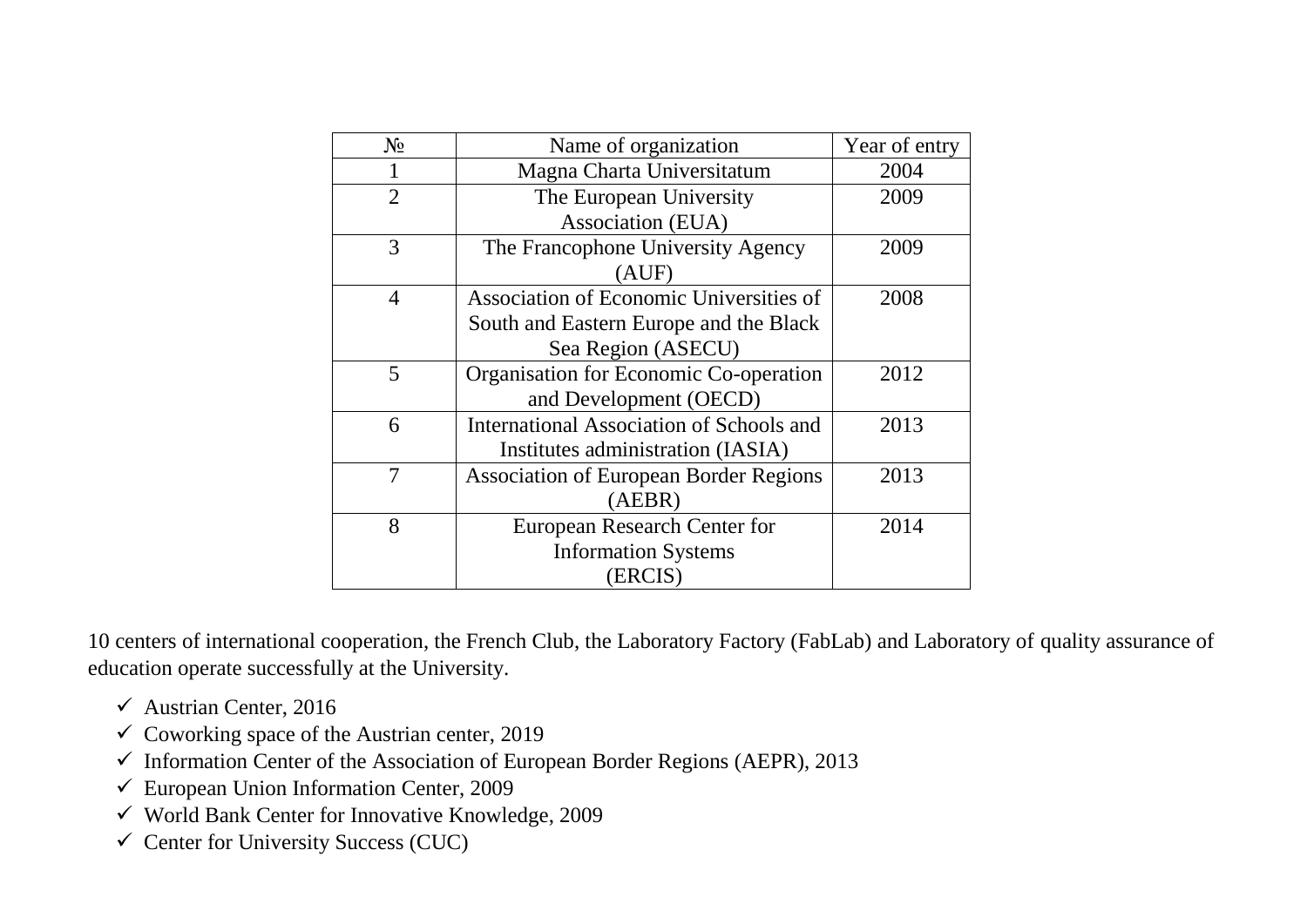- $\checkmark$  French Club, 2016
- Ukrainian-Moroccan Center, 2018
- $\checkmark$  Center for Ukrainian-Polish Academic Exchanges, 2018
- Arabic Language Learning Center, 2018
- Ukrainian-Bulgarian Center for Cooperation and Partnership, 2019
- $\checkmark$  FabLab Center (FabLab), 2015
- $\checkmark$  Laboratory of Ouality Assurance in Education, 2020

# **Objectives of the Internationalization Strategy**

- $\checkmark$  Improving the quality of education 1, 2 and 3 of the educational cycle
- $\checkmark$  Development of research, innovation, publishing activity of scientific-pedagogical and scientific staff of the University
- $\checkmark$  Mobility of students, graduate students, scientific-pedagogical staff, administrative staff
- $\checkmark$  Formation and support of the image (brand) of the University in the world and national educational spaces, international reputation
- $\checkmark$  Modernization of the educational process
- $\checkmark$  Competitive advantages in the scientific sphere, coverage of research results in domestic and world educational spaces
- $\checkmark$  Strategic approach to the development of partnership through the development of international educational communications, the creation of strategic educational alliances

# **Tasks of the Internationalization Strategy**

- $\checkmark$  Development and support of international cooperation
- $\checkmark$  Development and strengthening of international and intercultural content of educational programs
- $\checkmark$  Internationalization of educational programs
- $\checkmark$  Internal quality assurance of higher education training programs in accordance with international standards
- $\checkmark$  Achieving positive dynamics of educational outcomes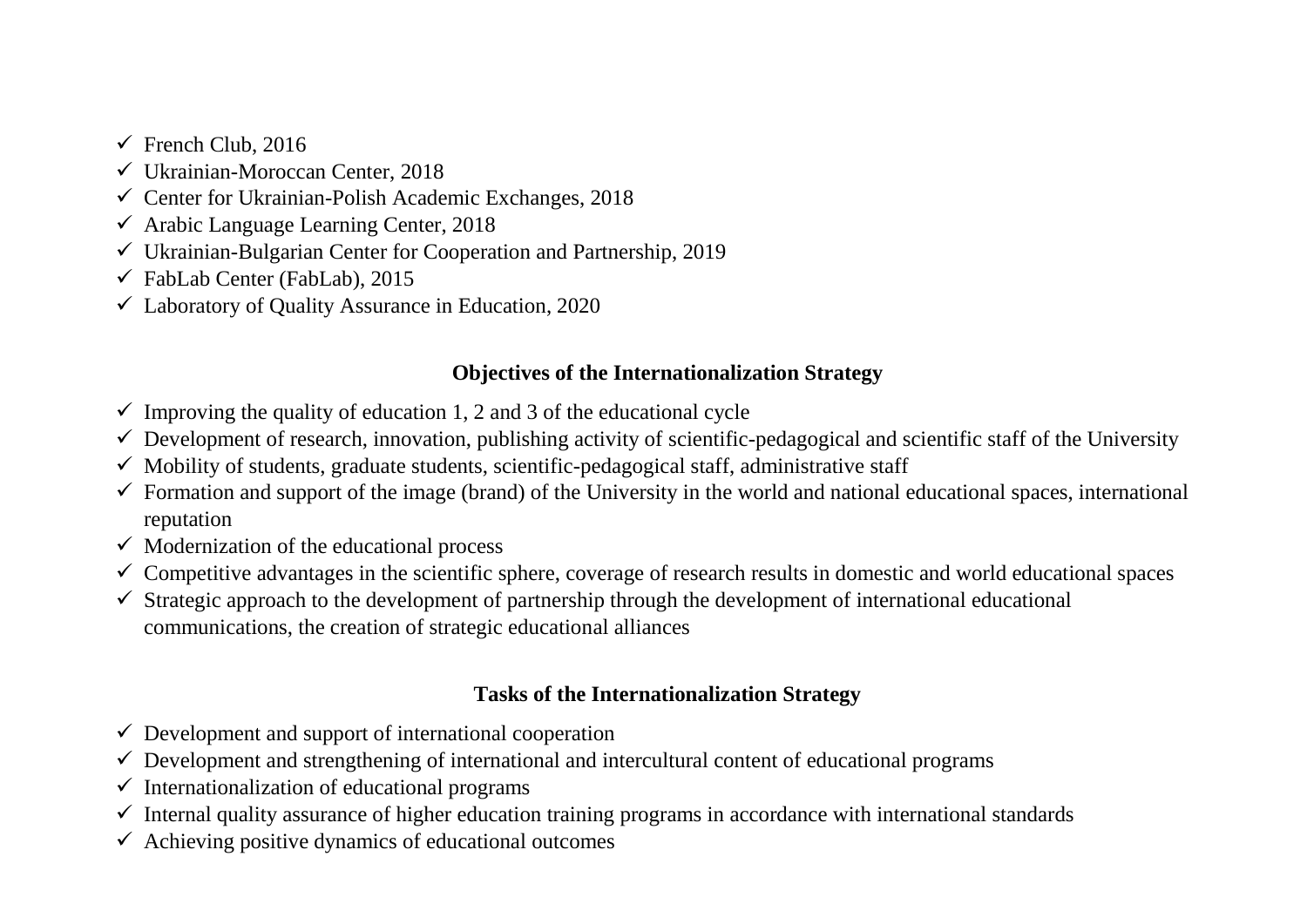- $\checkmark$  Increasing the number of students, graduate students, scientific-pedagogical and administrative staff, who carries out international activities and participate in academic mobility
- $\checkmark$  University's participation in international grant, scientific, educational projects and programs
- $\checkmark$  Creating conditions for the study of foreign languages by scientific-pedagogical and administrative staff, students, graduate students
- $\checkmark$  Internationalization "at home"
- $\checkmark$  Involvement of foreign students in 1, 2 and 3 educational cycles
- $\checkmark$  Expansion of the number of specialties with teaching disciplines in foreign languages
- $\checkmark$  Expansion of the teaching staff from the number of representatives of the foreign academic community and employers

#### **Operational goals of the Internationalization Strategy**

- $\checkmark$  Obtaining grants for projects from AUF, Erasmus +, British Council, Horizon 2020, Horizon Europ, COST, ERIC, other funds and research networks
- $\checkmark$  Increasing the contingent of foreign applicants for higher education
- $\checkmark$  Expanding real cooperation with the world's leading universities
- $\checkmark$  Significant increase in the number of programs of two diplomas and their graduates
- $\checkmark$  Expanding real cooperation with international organizations and embassies

#### **Strategic priorities of internationalization and indicators of evaluation of set goals**

- $\checkmark$  Increasing the share of full-time scientific-pedagogical staff of the university to 9% (until 2025), who participated in the international academic mobility programs (lasting at least 1 month per calendar year), in particular with the using of remote technologies, among the total number of regular SPE
- $\checkmark$  Increasing the percentage of higher education students, who participated in international academic mobility programs (in particular with using distance technologies) up to 2.5% among the total number of applicants for higher education by 2025.